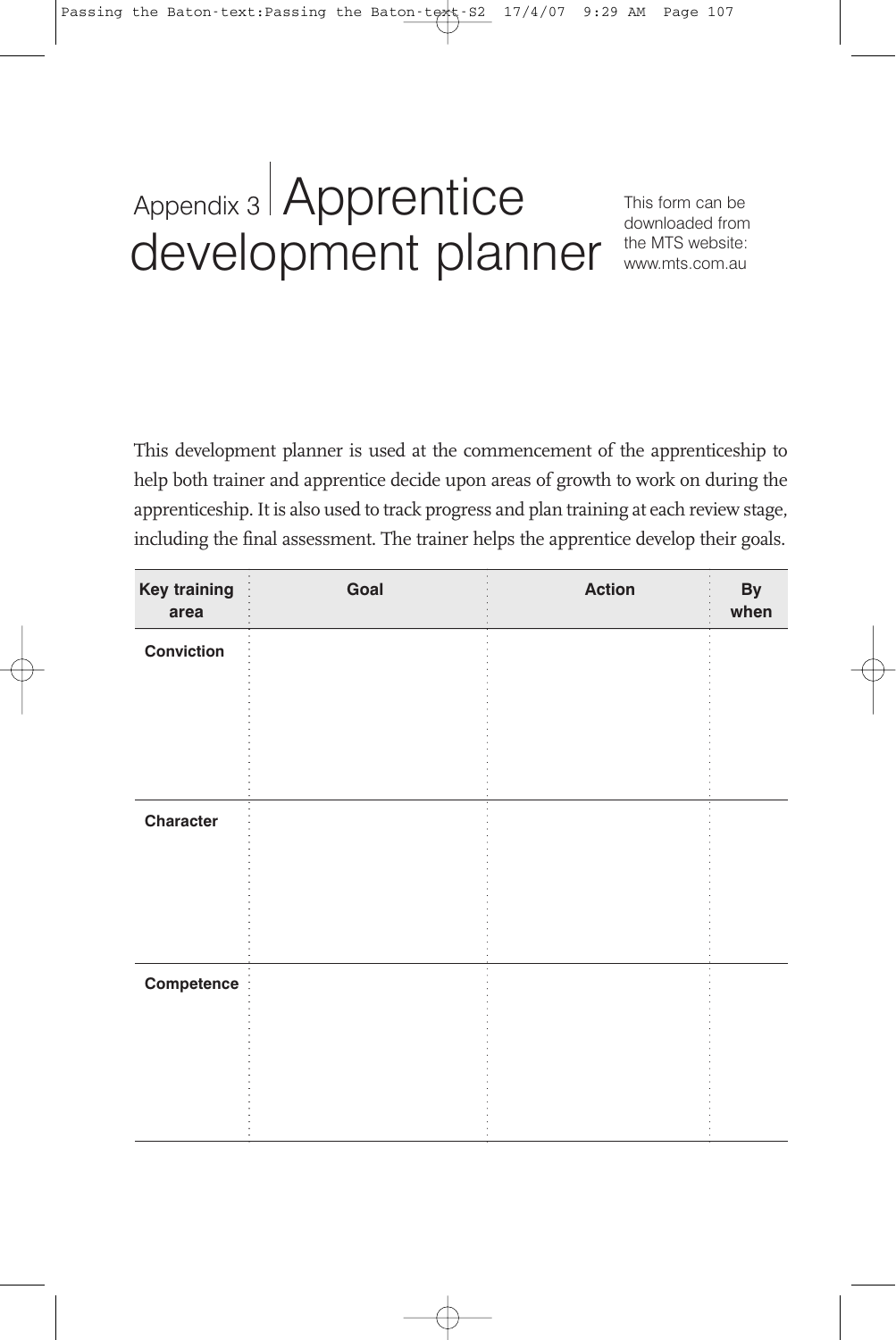| <b>Key training</b><br>area        | <b>Learning strand</b>                                                                                                                                                                                                                                                                                                                                                                              | <b>Learning objectives</b><br>(Apprentices will be able to )                                                                                                                                                                                                                                                                                                                                                                                                                                                                                                              |
|------------------------------------|-----------------------------------------------------------------------------------------------------------------------------------------------------------------------------------------------------------------------------------------------------------------------------------------------------------------------------------------------------------------------------------------------------|---------------------------------------------------------------------------------------------------------------------------------------------------------------------------------------------------------------------------------------------------------------------------------------------------------------------------------------------------------------------------------------------------------------------------------------------------------------------------------------------------------------------------------------------------------------------------|
| <b>Conviction</b><br>(Knowing God) | 1. Bible study<br>Apprentices should<br>develop commitment to<br>the Bible, respecting it<br>as the revealed and<br>reliable Word of God.<br>as well as cultivating the<br>desire and the skills to<br>read and apply it.                                                                                                                                                                           | • Explain why the Word of God is reliable.<br>• Demonstrate persistence in the discipline of<br>daily Bible reading.<br>• Demonstrate persistence in the application<br>of the Bible to daily life.<br>• Construct a timeline showing the flow of<br>events in Scripture.<br>• Explain the meaning of specific passages<br>within their immediate context and the whole<br>message of Scripture.                                                                                                                                                                          |
|                                    | 2. Thinking<br>theologically<br>Apprentices should have<br>a sound understanding<br>of the gospel, and grow<br>in their ability to reflect<br>theologically and<br>critically about Christian<br>ministry.                                                                                                                                                                                          | • Explain the gospel of God's grace in terms of:<br>the elective purposes of God<br>the nature of sin<br>$\circ$<br><sup>o</sup> God's righteous judgement<br>the person and work of Christ<br>$\circ$<br>justification by faith.<br>$\circ$<br>• Explain the doctrine of revelation and<br>critique alternative views of knowing God.<br>• Explain the elements of evangelical ministry<br>and critique alternative views of Christian<br>ministry.                                                                                                                      |
| <b>Character</b><br>(Godly living) | 3. Prayer and godliness<br>Apprentices should<br>strive to live out a<br>mature Christian life<br>characterized by a love<br>for and trust in God.<br>Their reliance on<br>his power should be<br>expressed through<br>prayer. Apprentices<br>should demonstrate a<br>commitment to personal<br>integrity, especially in the<br>areas of faithfulness,<br>truthfulness, purity and<br>self-control. | • Demonstrate perseverance in daily prayer.<br>• Demonstrate extensive prayer, reflecting<br>God's concerns.<br>• Demonstrate leadership of family and friends<br>in the Word of God and prayer, encouraging<br>them in Christian faith and maturity.<br>• Consciously submit to the Word of God in<br>obedience, making specific changes in<br>thinking, attitude and actions.<br>• Identify ungodly motivations-for example,<br>wanting to preach in order to get attention<br>or praise from people instead of wanting to<br>preach in order to love and serve people. |

Use this training framework as a guide: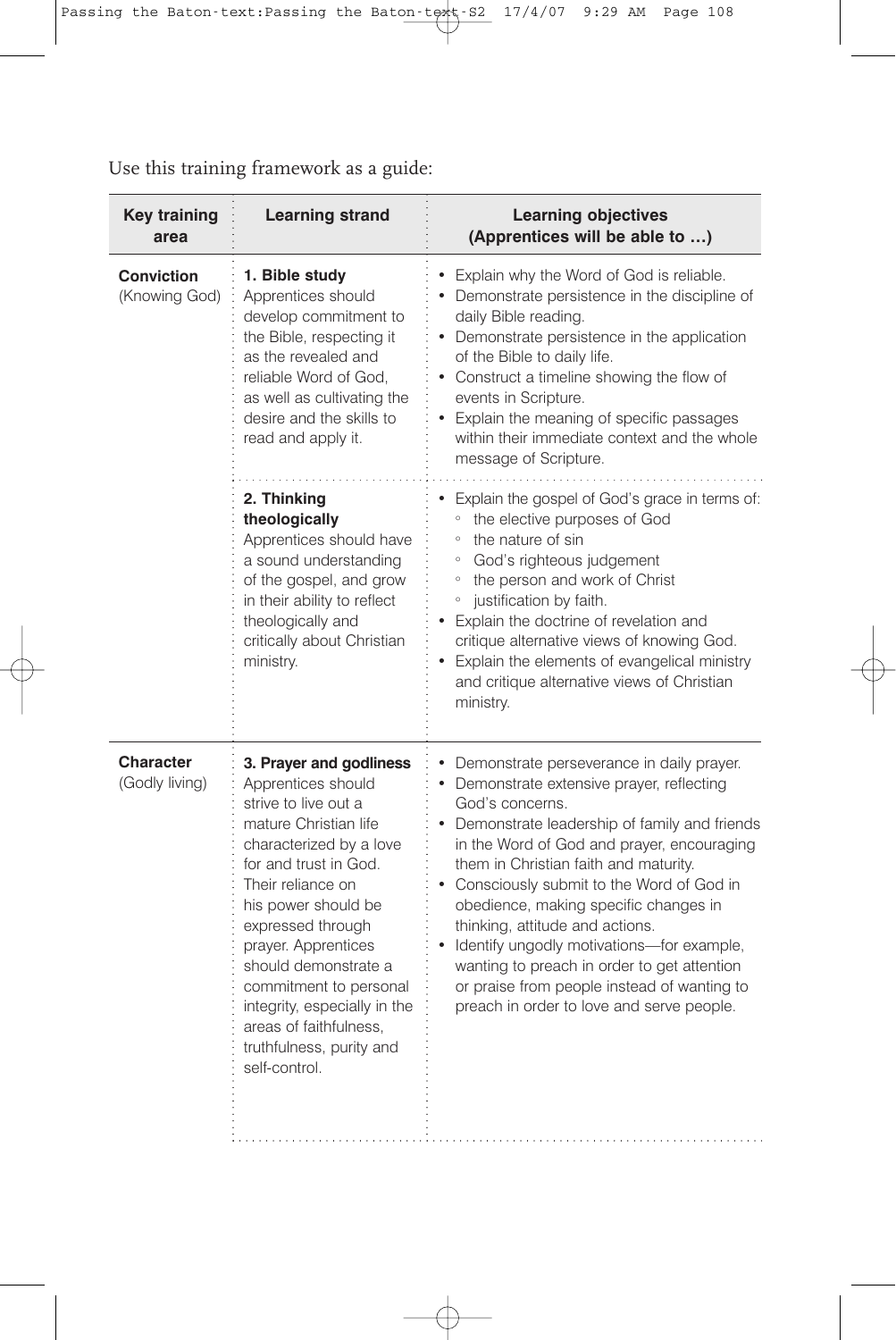| <b>Key training</b><br>area        | <b>Learning strand</b>                                                                                                                                                                                                                                                                                                                                | <b>Learning objectives</b><br>(Apprentices will be able to )                                                                                                                                                                                                                                                                                                                                                                                                                                                                                                                                                                                                                                                                                                                                                                                                                                         |
|------------------------------------|-------------------------------------------------------------------------------------------------------------------------------------------------------------------------------------------------------------------------------------------------------------------------------------------------------------------------------------------------------|------------------------------------------------------------------------------------------------------------------------------------------------------------------------------------------------------------------------------------------------------------------------------------------------------------------------------------------------------------------------------------------------------------------------------------------------------------------------------------------------------------------------------------------------------------------------------------------------------------------------------------------------------------------------------------------------------------------------------------------------------------------------------------------------------------------------------------------------------------------------------------------------------|
| <b>Character</b><br>(Godly living) | 4. Relationships in<br>ministry<br>Apprentices should<br>cultivate a humble, self-<br>giving attitude towards<br>others. Apprentices<br>should exercise sober<br>judgement and pastoral<br>sensitivity, and grow in<br>their listening abilities<br>and skills in building<br>rapport and trust. They<br>should be teachable<br>and open to feedback. | • Volunteer for unattractive jobs.<br>• Demonstrate 'going the extra mile' in serving<br>people.<br>• Serve in areas outside of formal<br>responsibilities.<br>• Demonstrate reliability in big and small<br>matters.<br>• Demonstrate a long-term interest in people.<br>• Work cooperatively with others.<br>• Look not only to their own interests but also<br>to the interests of the team, even prioritizing<br>the interests of the team above their own.<br>• Submit to leaders and be loyal.<br>• Listen to others.<br>• Speak the truth in a gentle but firm manner.<br>• Respond to feedback in a teachable manner.<br>• Resolve personal conflicts with people.<br>• Respond to criticism in an open,<br>non-defensive manner.<br>• Demonstrate awareness of how their<br>manners and personality affect others.<br>• Build rapport with people from other age<br>groups and backgrounds. |
| Competence<br>(Ministry skills)    | 5. Evangelism and<br>world mission<br>Apprentices should<br>engage in proclaiming<br>the gospel while firmly<br>relying on the Holy<br>Spirit. Apprentices<br>should have a heart for<br>the lost, sympathy for<br>the background of their<br>hearers (individuals and<br>groups), and a<br>commitment to world<br>evangelism.                        | • Build friendships with non-Christians.<br>• Establish rapport with people in evangelistic<br>situations.<br>• Explain the gospel clearly.<br>• Boldly urge people to respond to Christ.<br>• Offer the appropriate 'next step' for<br>individuals.<br>• Answer questions and objections.<br>• Follow up new Christians.<br>• Foster commitment in others to evangelism.<br>• Cultivate a world vision for evangelism, not<br>just a local vision.                                                                                                                                                                                                                                                                                                                                                                                                                                                  |